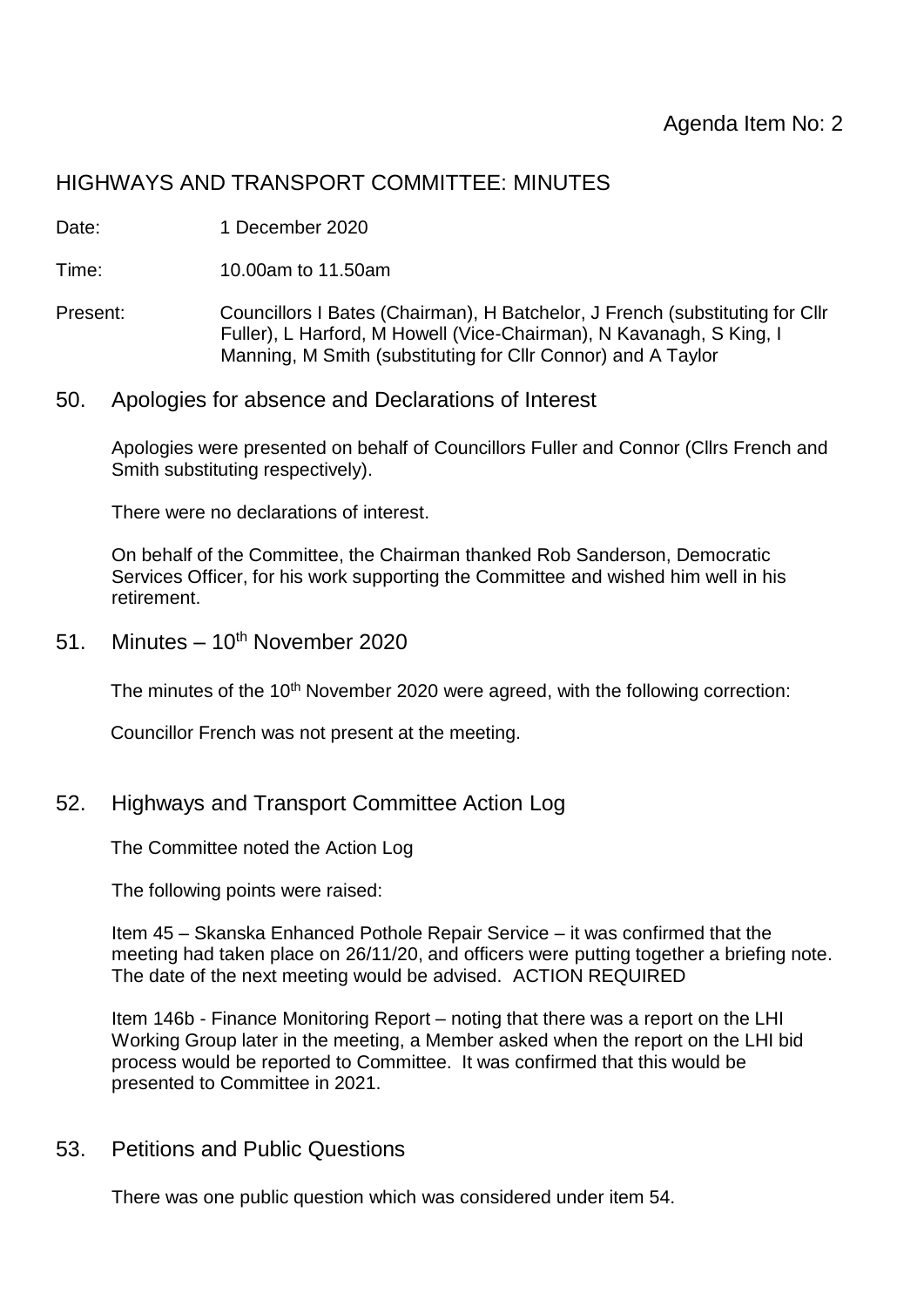## 54. Chisholm Trail and Abbey Chesterton Bridge Project Status Update

Members considered an update on the programme and cost for the Chisholm Trail project, including Abbey Chesterton Bridge. The report also sought agreement to request additional project funding from the Greater Cambridge Partnership.

The Chisholm Trail was a strategic, predominantly off-road, walking and cycle link between Cambridge and Cambridge North railway stations, which roughly followed the rail route. Officers briefly outlined the history of this flagship investment, and outlined the funding and contract arrangements that had been agreed in 2017. The contract was initially awarded to a joint venture between Carillion and Tarmac Construction. Tarmac Construction continued with the contract following the collapse of Carillion early in 2018. The Abbey Chesterton Bridge and Trail were scheduled for completion in 2021.

Whilst risk allowances had been made in the original plans, these risks had been underestimated, and had been exacerbated by both the collapse of Carillion and the Covid-19 pandemic. An additional budget of £2.063M was required for Phase 1 (Abbey Chesterton Bridge). The intention was to secure this funding through the Greater Cambridge Partnership.

There was one Public Question from Ms De Beaux of Camcycle. The detail of the question and the response are attached at appendix 1 to these minutes. Presentation of the question and response can be found at the Youtube recording: [Highways](https://www.youtube.com/watch?v=RF2LIN0O-iA) and Transport [Committee](https://www.youtube.com/watch?v=RF2LIN0O-iA) - YouTube

The Chairman thanked Ms De Beaux for her question.

Arising from the public question, a Member asked where the information relating to the A14 overspend, referred to by Ms De Beaux, had come from. Ms De Beaux was unsure but advised that this information was in the public domain. The Chairman pointed out that the A14 scheme was a Highways England project, and was not the responsibility of the County Council.

Arising from the report:

- $\overline{\phantom{a}}$  A Member acknowledged that this was a very complex project, involving a large number of landowners and negotiations, but ultimately the important thing was the resulting scheme. However, he was concerned about the significant overspend, and asked at what point the majority group had become aware of the overspend. He also sought reassurance that Phase 2 of the Chisholm Trail was not in doubt. Officers advised that in terms of timelines, they had become aware of the overspend in the summer, and alerted Members in the early autumn, who had challenged officers to come back with a proposed way forward, which was now presented in the report;
- $\overline{\phantom{a}}$  A Member asked about the likelihood of the Greater Cambridge Partnership (GCP) agreeing to the significant additional funding. The Chairman reassured the Committee that Members and officers had been working closely with the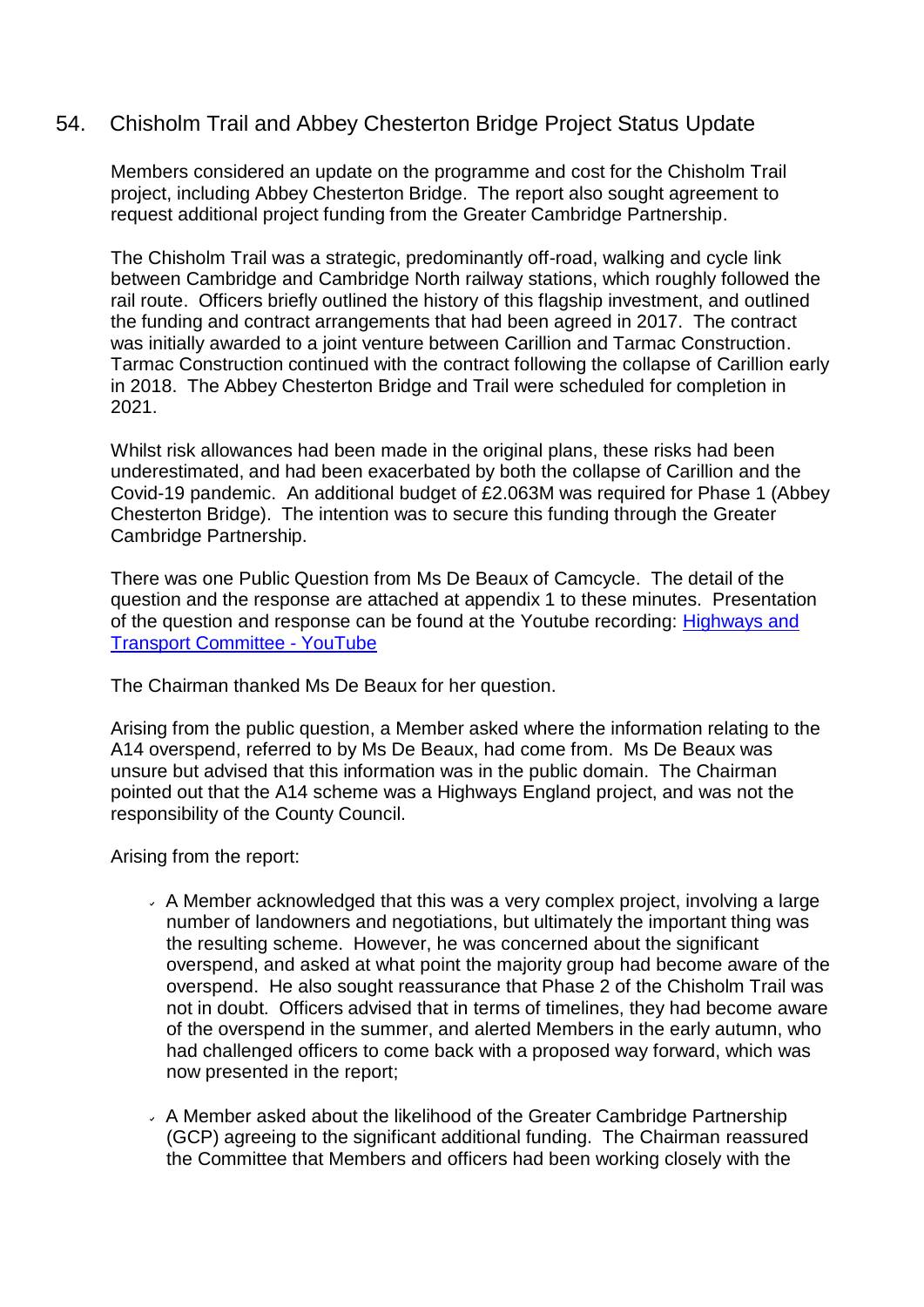GCP to deliver this project, and he was absolutely confident in the GCP's commitment to the project. Officers supported these comments;

- $\overline{\phantom{a}}$  Another Member stressed the importance of the GCP providing funds so the Chisholm Trail project could continue and be completed on schedule. He reminded the Committee that when the consultation was originally undertaken, there had been one of the largest positive responses from local people ever received in relation to such a consultation, indicating the strong need and desire for the Chisholm Trail in Cambridge;
- $\cdot$  Noting that the award of the contract had been under New Engineering Contract 3, a Member asked if the possibility of compensation was being explored, i.e. whether contractors would be making a contribution to the overspend. The Member also looked forward to the commencement of Phase 2, including the reconfiguration of the junction at Coldhams Lane and Cromwell Road, which was a hugely important safety component of the Trail;
- A Member asked what processes were in place within the County Council to understand why projects go over budget, and how that learning could be embedded when future projects were being commissioned. He suggested that a report covering those learning points could be considered at a future Committee meeting. Officers commented that some of the decisions taken in 2017 had led to the current position. The clear difficulties faced with this project had prompted the Executive Director to undertake a review of project management, which had taken place over the autumn. This had highlighted a number of areas where there was scope for improvement, and different ways of working could be embedded. The Executive Director offered to provide a briefing note on the management improvements and changes that were taking place, and it was agreed that this should be circulated to all Members. ACTION REQUIRED.

With regard to a query about the cost consultants' input, officers advised that this would be vital, especially in terms of potential to claim back on the NEC contract, scrutinising all the costs submitted by contractors to ensure they were entirely appropriate.

In terms of the underpass, officers advised that whilst the County Council was not directly responsible for that part of the scheme, it was seen as a key part of scheme by all partners.

A Member commented that these type of problems with managing major projects appeared to be endemic nationally, and suggested that it may be worth looking at best practice further afield, so that the best project management techniques could be replicated. Officers agreed, and added that they were keen to redouble efforts and learn wherever possible.

A Member commented that the A14 project had allegedly been completed within both the schedule and budget, but residents in her Bar Hill Division would not agree that it had been finished on time, and she was alarmed to hear that it may be over budget.

Whilst acknowledging that major projects were often difficult to accurately cost, a Member alluded to Ms De Beaux's point about systemic issues, and asked officers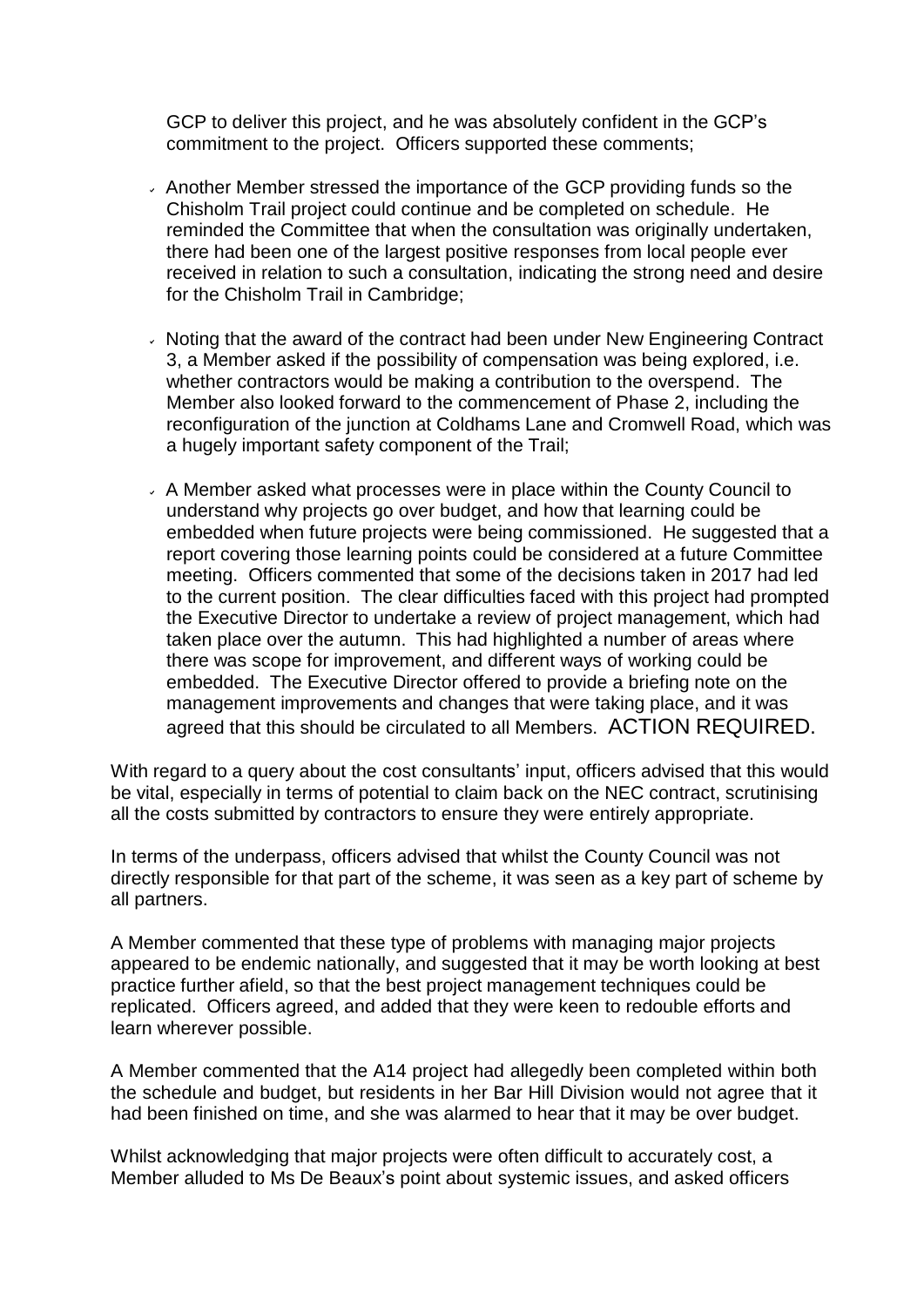when they envisaged the changes they were making taking effect. Officers commented that learning from these issues would be implemented on new and existing projects with immediate effect, but acknowledged that this would take time to feed through in terms of improved outcomes. One of the key lessons learned in this process had been more rigorous definition and costing of projects from the outset.

Noting the acknowledgement in the report and at the meeting that project management shortcomings during the early stages of the project had contributed to the current situation, a Member commented that he remained anxious for future stages of the project, especially given the proximity of the underpass to the Leper Chapel. The Member also stressed the value of external consultants for project management from early stages. Another Member agreed with this point, saying that the use of external consultants on such projects was very much an "invest to save" approach.

It was resolved unanimously to:

- a) note the project update;
- b) seek additional Section 106 funding of £2.063m for the Abbey Chesterton Bridge through the Greater Cambridge Partnership Executive Board.

### 55. Local Highway Improvement (LHI) Proposed Member Working Group

The Committee received a report regarding the establishment of a member working group to review the Local Highway Improvement (LHI) scheme, with any changes to be implemented for schemes to be delivered in the 2022/23 financial year.

It was resolved unanimously to:

- a) Appoint Councillors L Every, I Gardener, L Harford, L Jones, S King and I Manning, to the working group;
- b) Approve the timescale for the review outlined in paragraph 2.8 of the report.

### 56. Review of Cambridgeshire Heavy Goods Vehicle Policy

The Committee considered a report on the proposed review of the Cambridgeshire Heavy Goods Vehicle (HGV) Policy, which also sought Member nominations to the HGV Working Group.

The existing HGV Policy had been produced in 2011, and both the Policy and Advisory Freight Map were now of limited use, given the widespread use of Satnavs. It was therefore recommended that a new policy be developed, acknowledging HGVs have a vital role to play, but that not all parts of the highway network were necessarily suitable for HGV use.

The Vice-Chairman suggested that with both this and the LHI Working Group, if a Member was unable to attend a Working Group meeting, a substitute could attend in their place, and the Committee agreed that this was a good idea.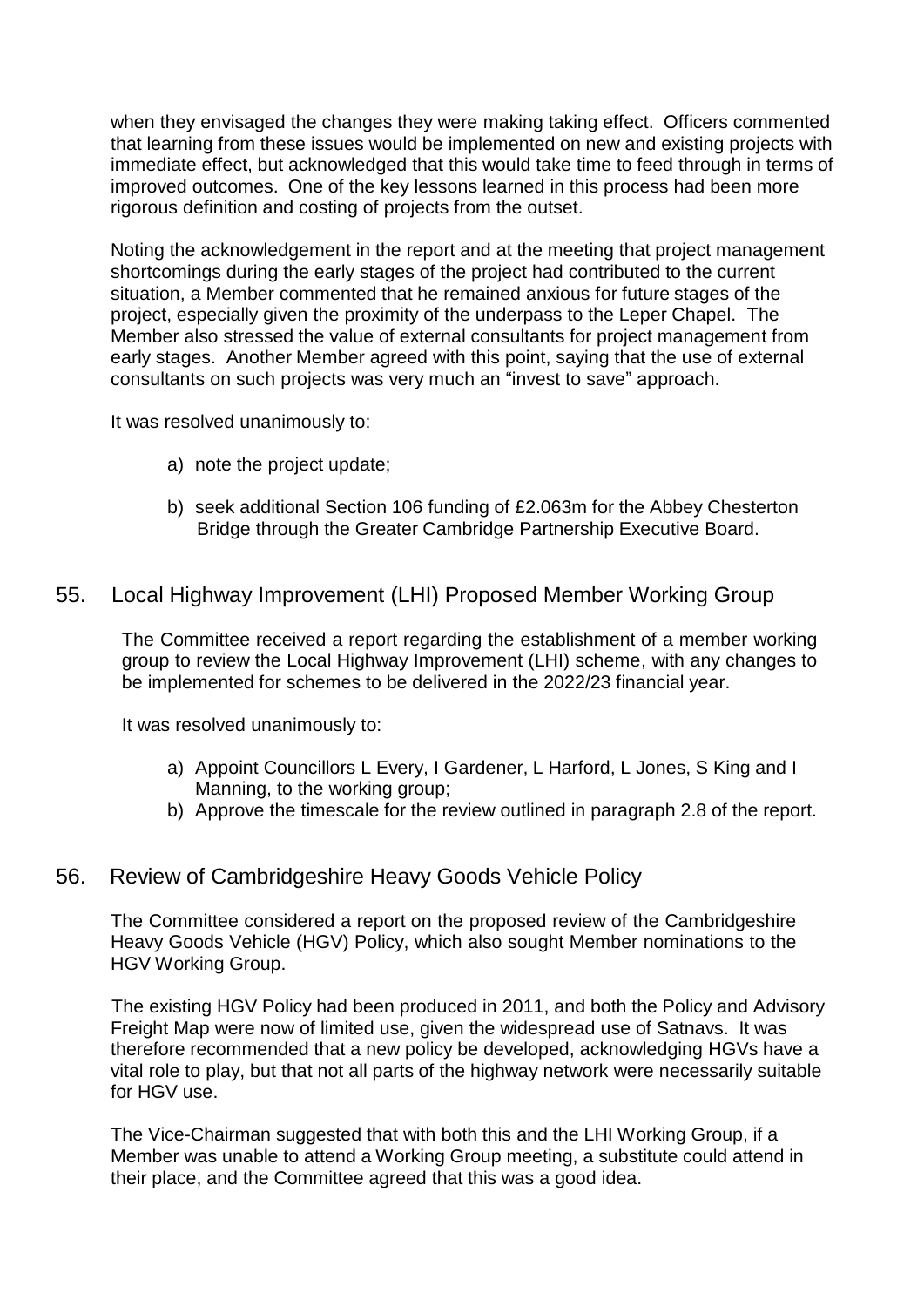A Member commented that this was a timely and important review. He advised that in his area, there were many tractors which were not the traditional agricultural type, but huge, fast track vehicles, effectively operating as HGVs, but without the relevant legal framework. There was also a big problem in his Division with mud on the roads, and anecdotally this was caused by one large local company. He asked if the Working Party could examine the use of fast track tractors, and mud not cleared off the road. It was noted that stakeholder groups such as the National Farmers Union (NFU) would be engaged in the development of the new policy.

Whilst thanking the Vice-Chairman for his suggestion of flexibility on substitutes, a Member commented that the Working Group size was essentially a political decision, as it was predicated on the number that most favoured the majority party. He also commented that there had been a HGV Working Group for some time, and that Councillor Dupré had been specifically excluded from that Group. Responding, the Chairman advised that the HGV Diamond Group was focussed on very specific work, for a small part of the county, whereas this was a new cross-party, countywide group.

A Member queried the timeline for the development of the HGV Policy. It was noted that engagement with stakeholders would be particularly important for the development of this policy, which was why this would take longer than the LHI Group, as the latter group was more bespoke in its Terms of Reference. It was noted that paragraph 2.8 of the report stated that the review and drafting of a new policy would take around twelve months to complete.

It was agreed that Highways England would be included as a stakeholder.

It was resolved unanimously to:

- 1. Appoint Councillors S Criswell, D Connor, L Dupré, W Hunt, N Kavanagh and M Smith to the Member working group to review and update the HGV Policy;
- 2. Agree all parties may substitute Members if any Member was unable to attend a meeting of the Working Group.

### 57. Highway Services Contract Key Performance Indicators – quarterly report

The Committee received a report which provided Key Performance Indicators (KPIs) for the Highways Services Contract. These KPIs helped officers and Members monitor and manage the performance of the Skanska contract throughout the year. There was also a reconciliation carried out to provide annualised KPIs, which could result in changes to the contract.

Members noted the four Performance Improvement Plans (PIPs) which set out the contractor's proposed actions and steps to meet KPIs, which related to:

- Timeliness of CAT2 defect repairs;
- $\cdot$  Non compliance with Fixed Penalty Notice (FPN) as a proportion of all Street Works permits;
- $\overline{\phantom{a}}$  Final Accounts being completed within three months of the works completion;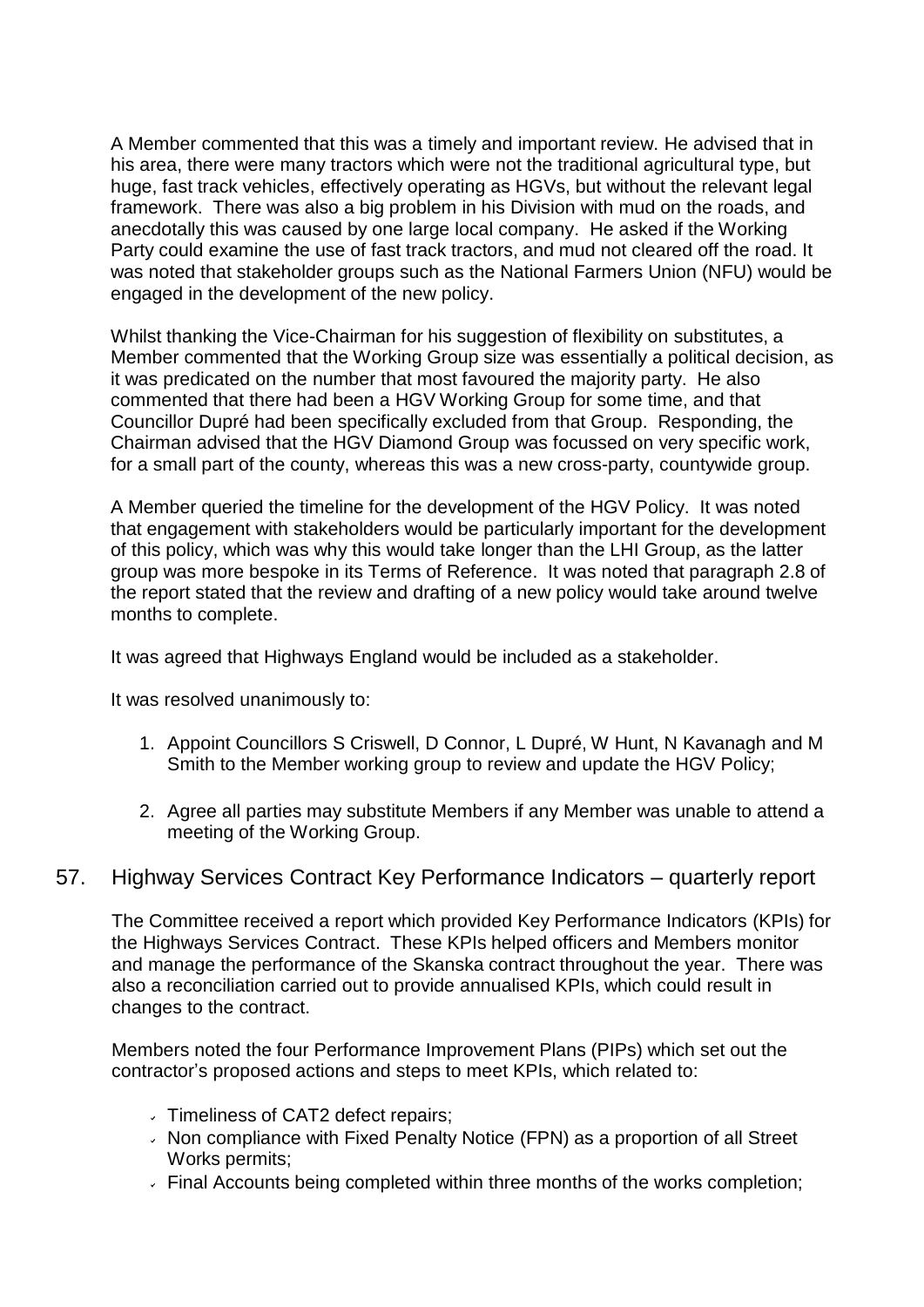Target costs versus actual costs for projects.

The Chairman advised that following presentation at the Highways & Community Infrastructure Committee in December 2019, Councillors Harford, King, Scutt and Manning had met with officers to gain a deeper understanding of managing the performance of the Highways Contract, and he thanked those Members for their contributions to this work.

Arising from the report, Members:

- Asked for more detail on the KPIs that reflect underperformance, specifically programme delivery including non compliance that had resulted in FPNs. Officers advised that the Council monitored its own activity on the network as well as utility companies, and FPNs reflected non compliance in relation to the permitting system undertaken through Street Manager;
- Commented that a culture needed to be promoted whereby target dates were set for all projects. Officers confirmed that there was currently a piece of work on target dates within the Contract taking place, and there was also an Annual Plan of Works which included target dates, and officers were actively looking to improve these with the Contractor;
- A Member was pleased to note that Recycled Construction Waste was 97%, especially as this would probably have additional benefits such as a reduction in HGV movements. Officers confirmed that time was being devoted to a further breakdown to identify where recycling and reuse was taking place, working with Climate Change colleagues and Skanska to better understand the carbon footprint across the Contract, and capture efficiency savings on particular projects;
- Noted that in terms of percentage in the task order programme, the datum captured reflected the time from when the order was placed with Skanska, to when it was completed, so the KPI essentially represented the duration of the works;
- With regard to FPNs, noted the target was 5%, but the latest figure was 42%. Officers agreed that this was a particular area for improvement, and advised that a Performance Improvement Working Group had been established. It was noted that performance against this target had varied, with performance meeting the <5% target at times;
- $\sim$  A Member expressed concern that a wide range of activities were being included under one KPI, specifically cyclical maintenance e.g. maintaining gullies and grass cutting, as these issues were often very important to residents, and probably warranted closer scrutiny. Officers confirmed that they did break these figures down, so the granularity of these figures was available for issues such as gully cleaning, as well as other contract components. The Chairman asked if officers could provide the breakdown on the points raised (gullies and grass cutting) to all Members. Action required.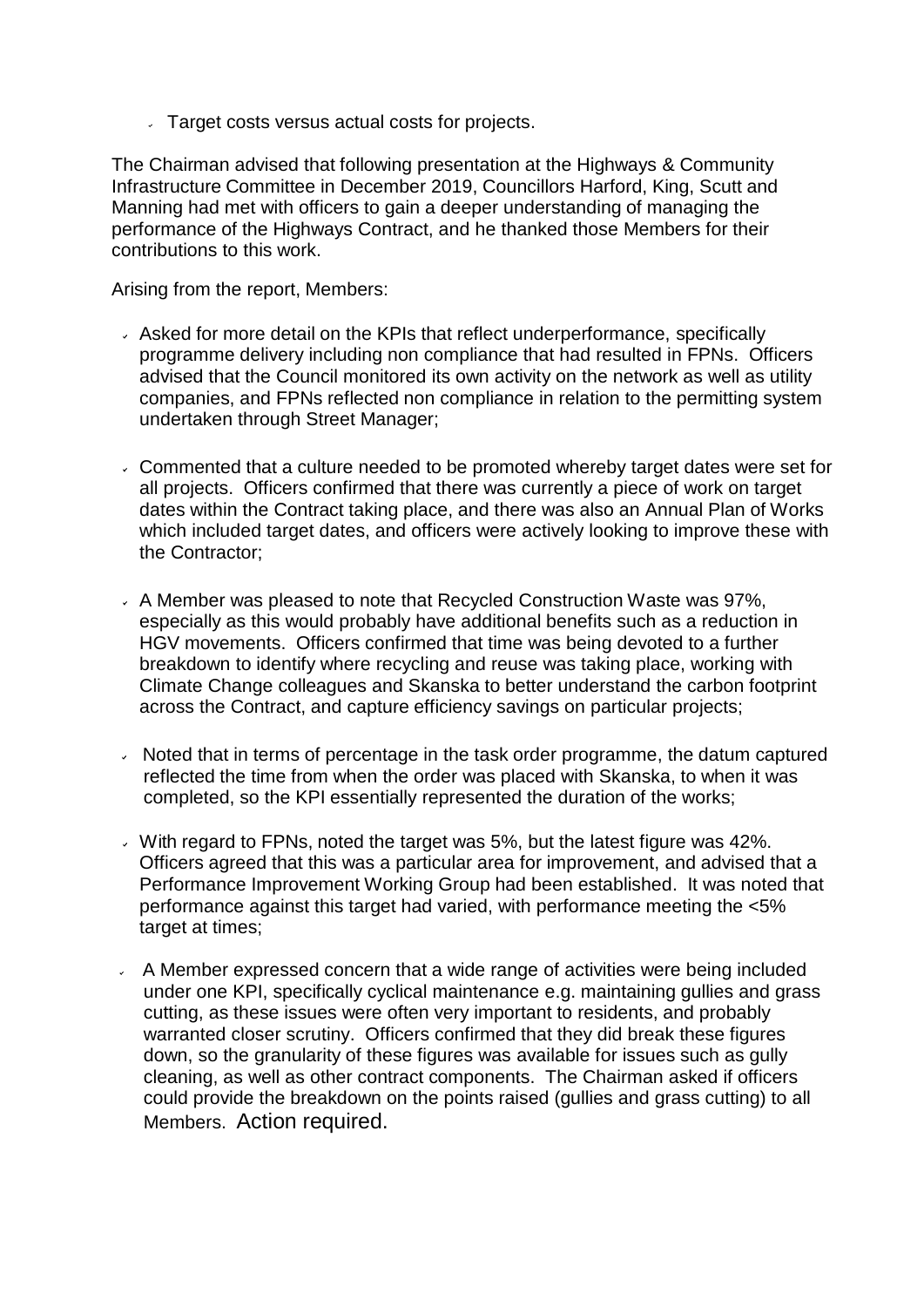Officers advised that there had been discussions at a senior level with Skanska about improving performance, especially around Value For Money and timeliness of the delivery of schemes. Graham Hughes and Richard Lumley had been meeting weekly with senior Skanska colleagues to review detailed performance issues. In addition, there were monthly joint management team meetings between Richard's team and Skanska, looking at the day to day running of the contract, enabling much more timely challenge and clarity on the Council's expectations. Information was also being fed back into the quarterly Board meetings that the Chairman and Vice Chairman attended.

The Chairman commented that he was looking to see Skanska improve their performance of this significant contract, especially as this was a very forward facing customer service, and residents were very aware of issues such as potholes, road repairs, and gully maintenance. He reassured the Committee that along with senior officers, there was very close oversight of the Skanska contract by both the Chairman and Vice Chairman. A Member asked why all political parties could not be involved in those meetings, and the Chairman agreed to discuss this issue with Steve Cox.

The Chairman suggested arranging occasional meetings with those Members who had already indicated an interest on an informal basis. Action required.

It was resolved unanimously to:

Note and approve the report.

## 58. Highways and Transport Committee Review of Draft Revenue and Capital Business Planning Proposals for 2021 - 2026

Members considered a late report on the draft revenue and capital Business Planning proposals for 2021-2026. The Chairman had previously exercised his discretion to accept this late report on the following grounds:

Reasons for lateness: The delay has been the result of needing to collate and analyse the most up to date financial, local and national data sets in order to enable the Committee to have the best possible discussion on the current position and future opportunities.

Reasons for urgency: To enable the Committee's views to be available to the General Purposes Committee when it reviews the budget proposals on 22 December 2020.

The opening section of the report was prepared centrally and was included in the business planning reports presented to each Service Committee. The second section focused on the Committee's specific business area, including the specific business planning proposals. There were two proposals, one relating to the replacement of the mobile vehicle activated signs (MVAS), and the other was an additional domain for the Winter Maintenance Services.

At their October meeting, the Committee had considered an additional proposal around digitising drainage data. Officers had explored this proposal further, but concluded that it could be absorbed in normal service activity, without additional resource.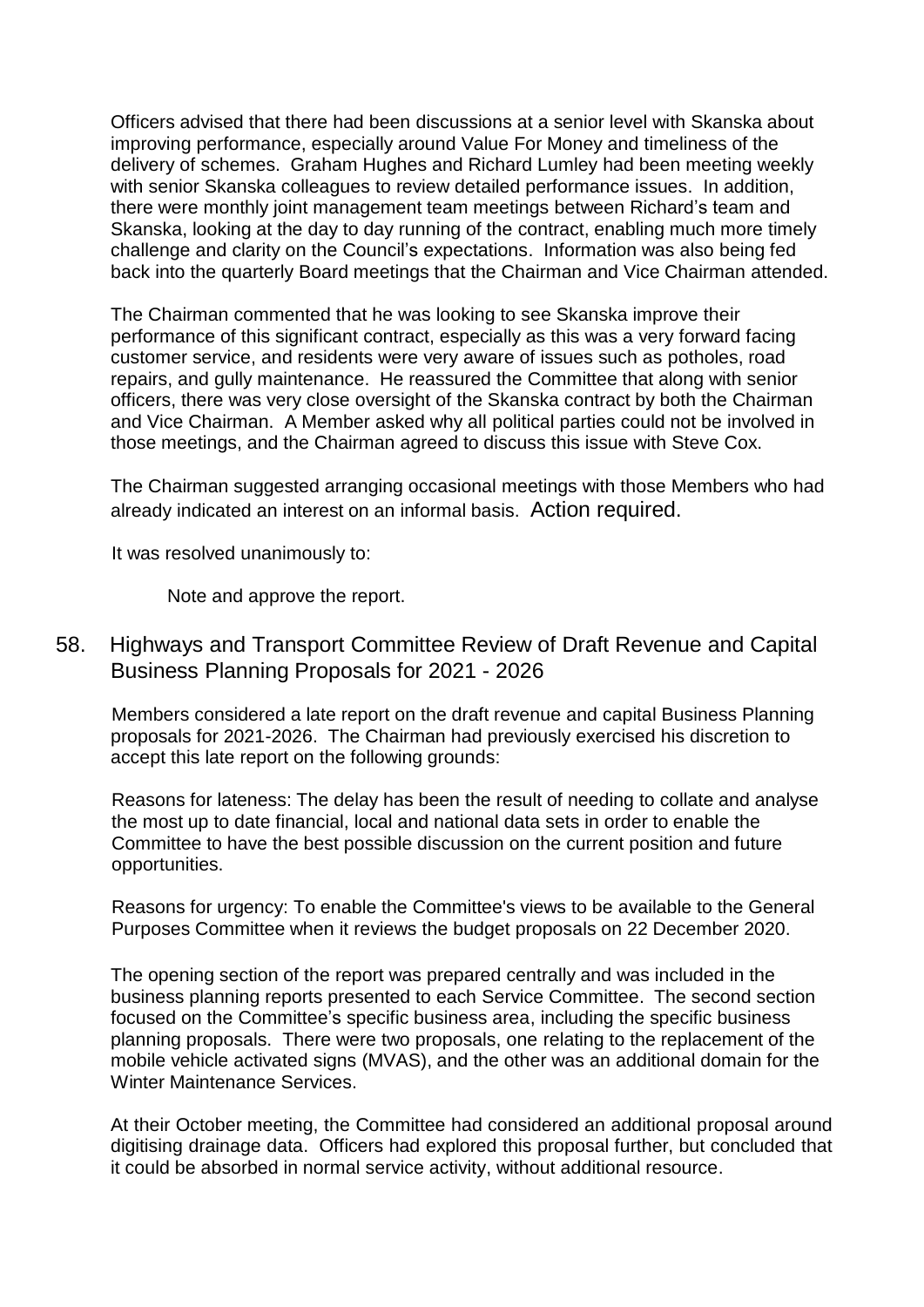Arising from the report:

- $\sim$  A Member commented on the MVAS: whilst supporting the proposal, he felt there was a broader lesson regarding the maintenance requirements, as MVAS had cost more than originally anticipated. On a similar issue, another Member raised the issue of maintenance of cycle routes, and suggested that this should be factored in to scheme costs when projects were initially planned. Officers advised that additional resource was being allocated to cycle route maintenance, but as the majority of new infrastructure was now being commissioned by CPCA and GCP, the Council would also be requiring partners to put in place a contribution to ongoing maintenance for infrastructure projects. A report on this would be considered at the Committee in the new year;
- $\sim$  A Member raised an issue on Winter gritting again whilst supporting the proposal, there was no reference to involving Parishes, and some Parishes were often keen to help the Council with winter gritting, at minimal cost. Officers confirmed that the Council worked closely with a number of Parishes and farmers, but that this point related specifically to forecasting more accurately through meteorological data;
- A Member asked if solar powered MVAS could be considered rather than signs that required batteries. Whilst these would be more costly at the outset, during their lifetime they would probably prove to be more cost effective. Officers commented that technology in this area was constantly evolving, and that the key concern was what individual communities wanted, and whether they were static or mobile. Whilst solar powered signs had not proven viable to date, this was kept under review;
- A Member asked if consideration had been given to using machine learning and predictive analysis to help plan winter gritting and gully maintenance. Officers confirmed that this had been discussed in the past, but had not yet been embraced. The drainage proposal would use an existing system for planning maintenance tasks;
- $\sim$  A Member asked if there was an overall sense of where financial information was captured, with regard to overspends and underspends. Officers agreed that this needed to be reviewed, especially with regard to underspends being most productively allocated;
- $\sim$  A Member highlighted that March Town Council had provided the majority of funding for a MVAS project in 2019, but many of the LED lights had failed and the batteries were not lasting very long.

It was noted that the Liberal Democrat Group would be abstaining from the vote on this item.

It was resolved by a majority to: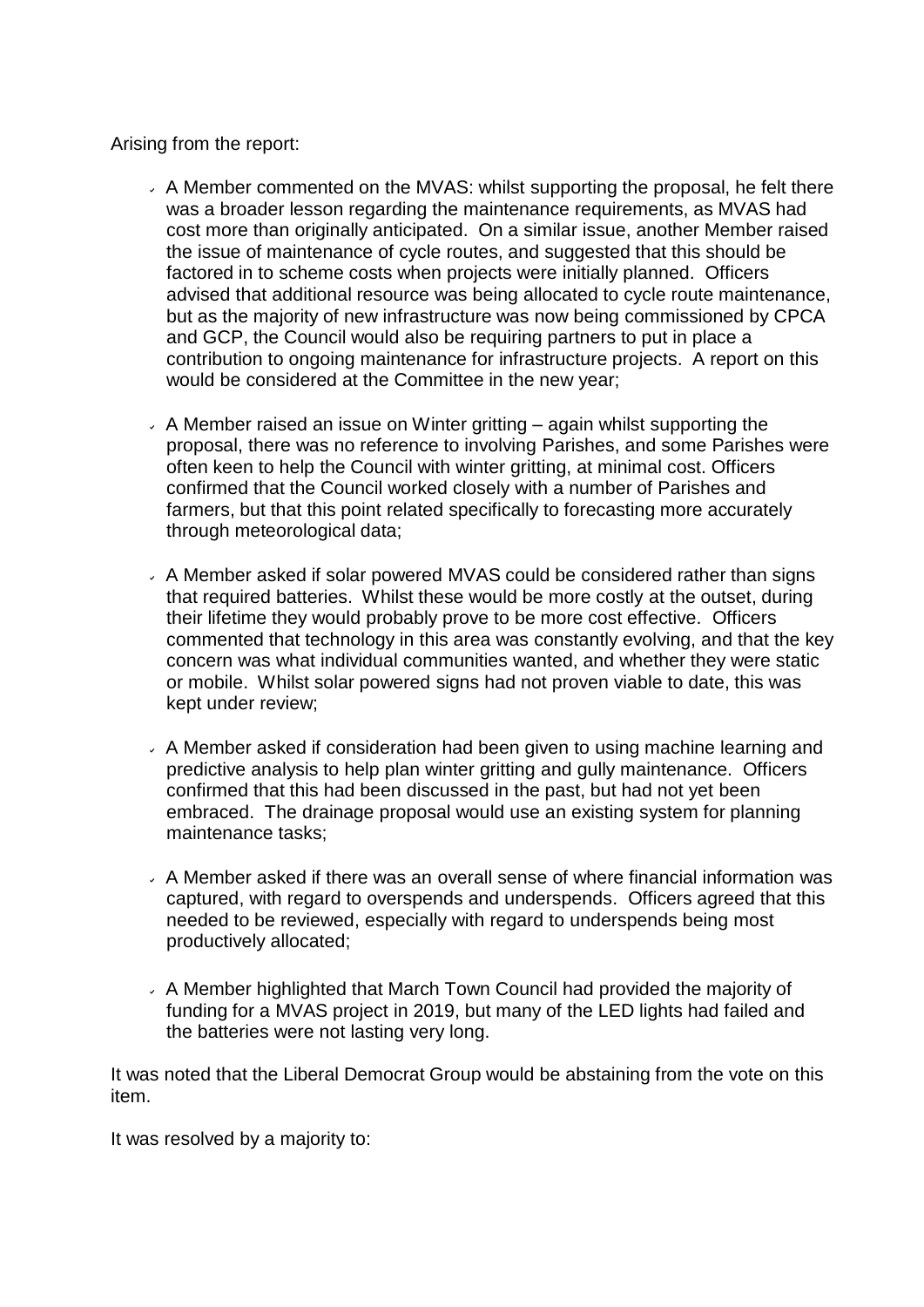- a) Note the progress made to date and next steps required to develop the business plan for 2021-2026;
- b) Note the impact of COVID-19 on the Council's financial planning;
- c) Endorse the budget and savings proposals that are within the remit of the Committee as part of the consideration of the Council's overall Business Plan;
- d) Endorse the changes to the capital programme that are within the remit of the Committee as part of consideration of the Council's overall Business Plan;
- e) Note the updates to fees and charges for 2021-22.

#### 59. Finance Monitoring Report – October 2020

The Committee considered a report on the financial position as at the end of October 2020. It was noted that there had been a problem with the publication of the appendix, but this had been circulated to the Committee prior to the meeting.

It was noted that there were virtually no changes since the previous report had been considered by Committee. The revenue overspend remained at £3.3M, and this was mainly due to loss of income due to the Covid-19 pandemic. This was being recouped via a grant, but that grant sat centrally within the accounts, so was not reflected in the bottom line.

On the Capital side, officers advised that since the agenda had been published, the General Purposes Committee had taken place, and the £4.2M pothole grant to Committee had been agreed at that meeting.

It was resolved unanimously to:

- (a) review, note and comment upon the report.
- 60. Highways and Transport Committee Agenda Plan and Appointments to Outside Bodies and Advisory Groups

It was resolved to note the Agenda Plan.

Chairman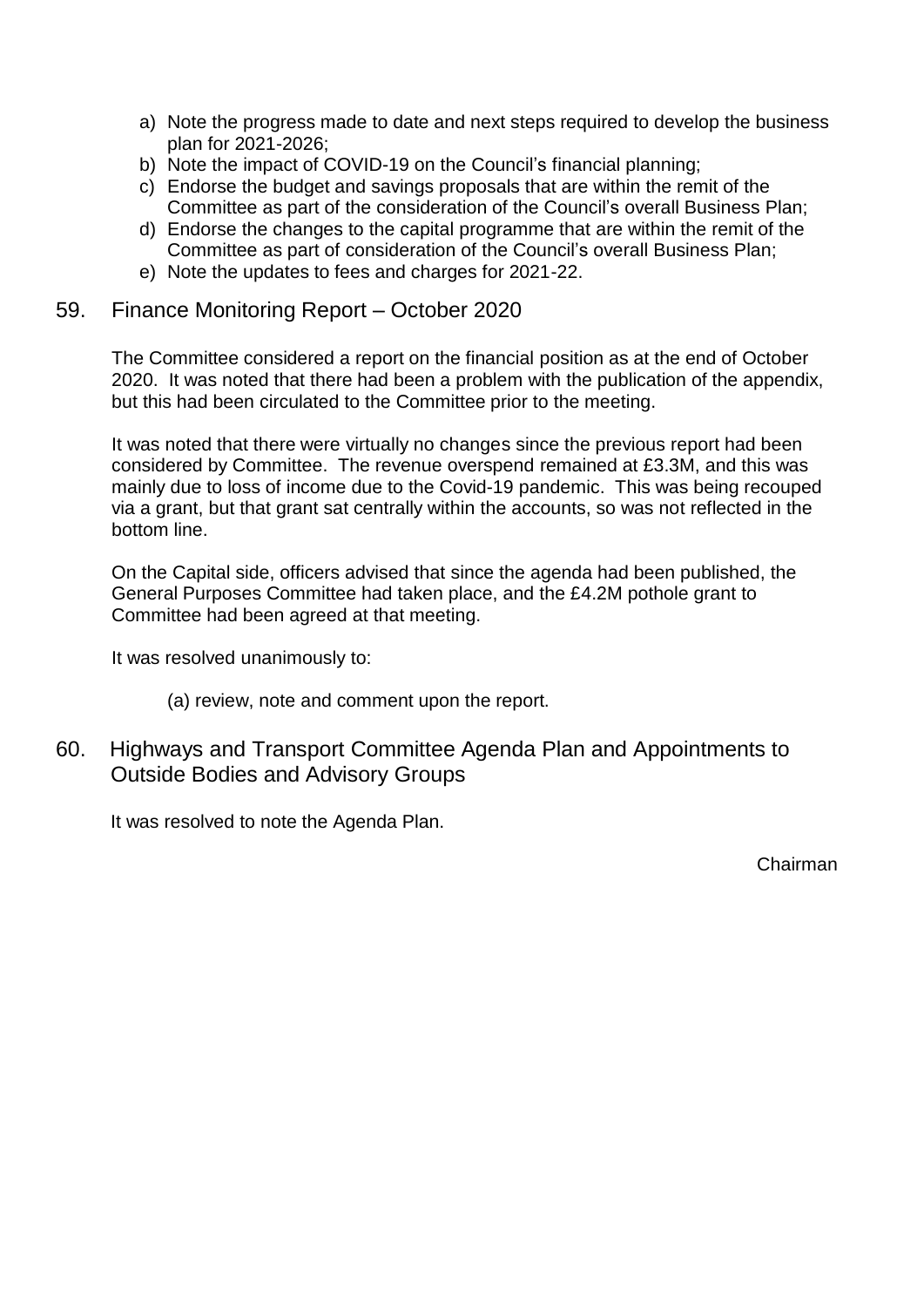#### Question from Ms De Beaux, Camcycle:

The Chisholm Trail is widely welcomed and will help more local people to walk and cycle for everyday journeys and open up access to the city's precious green spaces.

We support calls for a clear understanding of how local authorities manage transport projects, and a fuller public disclosure of what has caused the cost overruns. We understand that the collapse of Carillion and the Covid-19 pandemic have both delayed work and increased costs on the Chisholm Trail project, but there seems to be a pattern of cost overruns on transport – other examples being the Ely bypass at £13 million over budget and the A14 at £700 million over budget – and this urgently needs to be investigated to prevent the issue recurring.

Research from active travel charity Sustrans estimates that the current level of cycling in Greater Cambridge saves the region over £100 million a year in healthcare costs and delivers additional benefits in terms of reducing congestion and air pollution.

The Abbey-Chesterton bridge and Stourbridge Common underpass work must be completed soon as they are crucial connections in the walking and cycling network and local residents have been inconvenienced for far too long already. The Newmarket Road underpass is vital for the full benefit of the Chisholm Trail to be realised and It is essential that works on Coldham's Common begin in the coming weeks or we risk significant delays that will then impact other sections of the Trail. The whole project should be finished as soon as possible so that local residents can make use of this new sustainable route, unlocking city-wide benefits for all.

Will the committee reassure us of the timescale for the remaining stages of the work and commit to increasing the budget as needed? This infrastructure needs to last for generations and must be finished properly in order that everyone can reap the benefits.

#### Written response from Councillor Bates:

Major projects are subject to various control environments to understand risk and maintain scheme value within budget constraints. Nationally significant projects such as HS2, Crossrail or the A14 under construction by Highways England are extremely complex. As part of the Treasury Business Case there is an expectation on those promoting schemes to understand the range of risks within projects and to price those accordingly. Equally there is a need to review at an individual project level when and where variance to programme or cost occurs.

Whilst not at the same scale as the A14, the Ely Bypass was a complex project which has already been reported to Audit and Accounts and set out in minutes of the 29th July 2019 meeting "The causes for the expenditure exceeding the approved budget was considered to be the clear desire of key stakeholders to get the Project completed in the shortest timescales possible, with the Project Board agreeing, a shorter design and tender period which resulted in the form of contract (NEC Option D) used and resulted in the original cost estimate not being sufficiently robust…The increase in costs resulted from under assessing initially the requirements in terms of the piling costs of the viaduct and rail bridge with other contributory